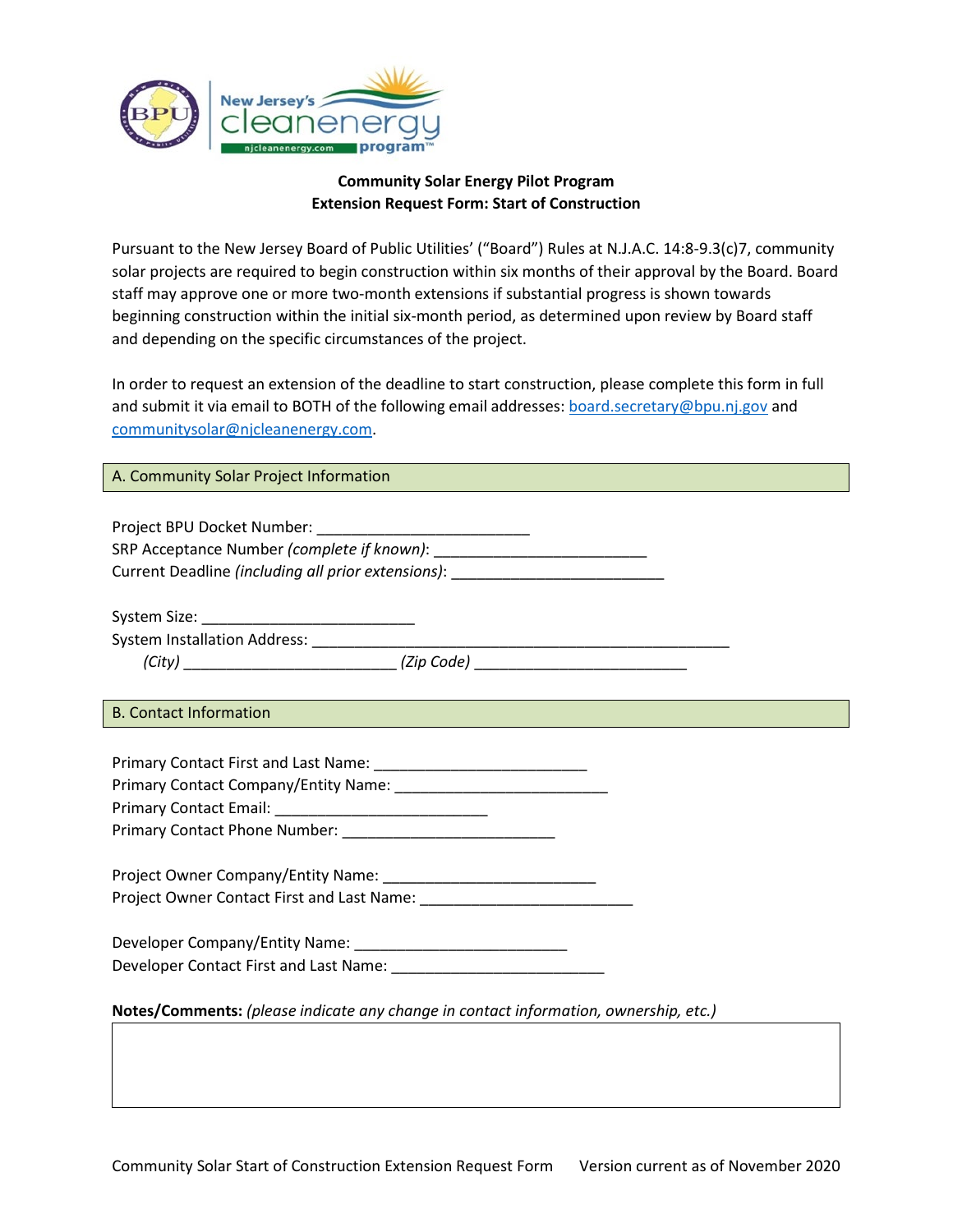

#### C. Prior Extension Request Information

Is this the first extension request for the start of construction deadline?  $\Box$ Yes  $\Box$ No Date First Extension Request Submitted: \_\_\_\_\_\_\_\_\_\_\_\_\_\_\_\_\_\_\_\_\_\_\_\_\_ First Extension Expiration Date: \_\_\_\_\_\_\_\_\_\_\_\_\_\_\_\_\_\_\_\_\_\_\_\_\_ Date Second Extension Request Submitted: \_\_\_\_\_\_\_\_\_\_\_\_\_\_\_\_\_\_\_\_\_\_\_\_\_ Second Extension Expiration Date: \_\_\_\_\_\_\_\_\_\_\_\_\_\_\_\_\_\_\_\_\_\_\_\_\_ Date Third Extension Request Submitted: \_\_\_\_\_\_\_\_\_\_\_\_\_\_\_\_\_\_\_\_\_\_\_\_\_ Third Extension Expiration Date: Date Fourth Extension Request Submitted: \_\_\_\_\_\_\_\_\_\_\_\_\_\_\_\_\_\_\_\_\_\_\_\_\_ Third Extension Expiration Date:

D. Progress toward Start of Construction

Please provide justification for the extension request, i.e. project updates and description of substantial progress toward start of construction. If this is not the first extension request, please demonstrate progress made since the prior extension request was submitted. Use additional sheets if necessary. Examples: permit acquisition, interconnection, panel and equipment purchasing, partnerships, etc.